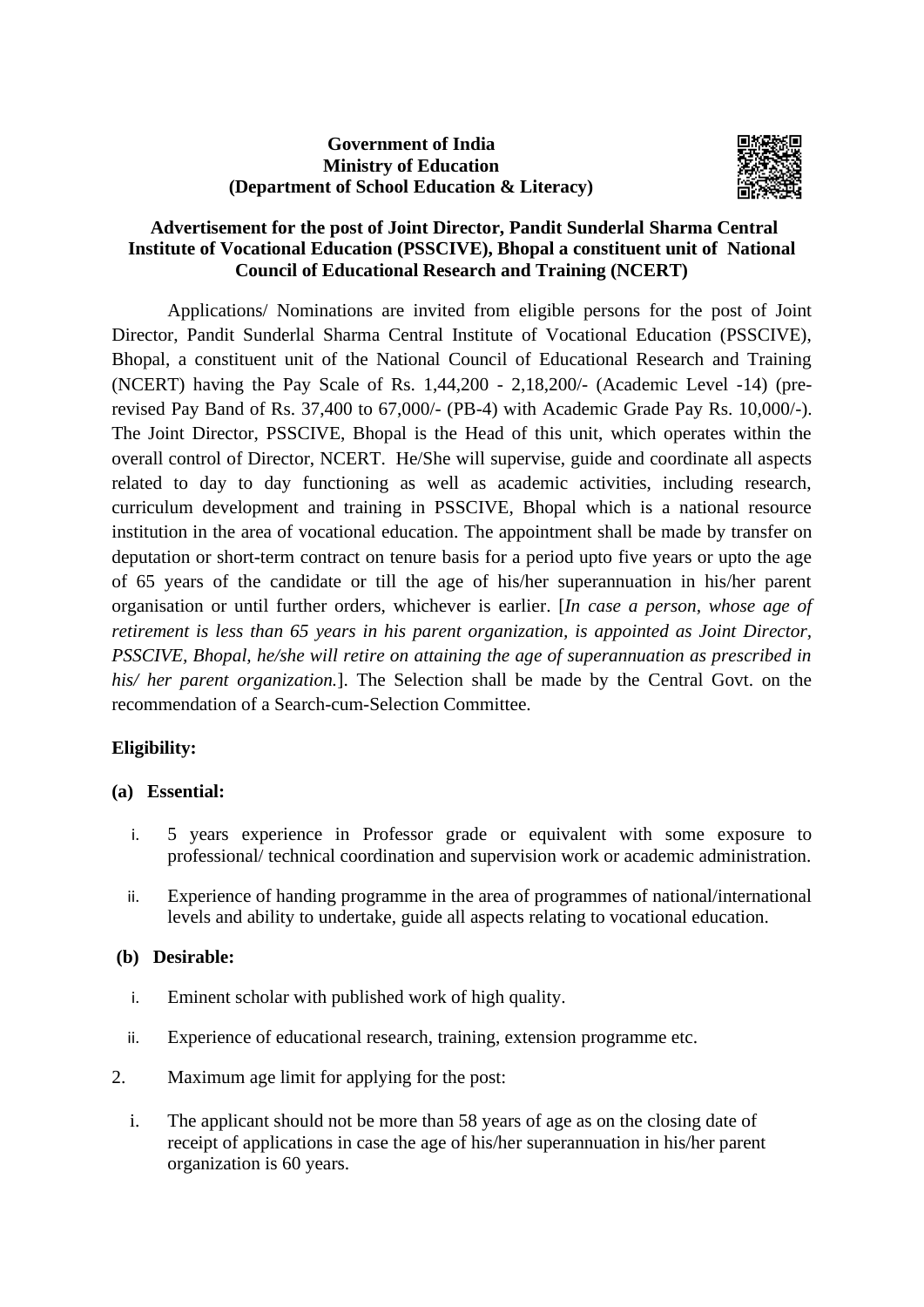ii. The applicant should not be more than 60 years of age as on the closing date of receipt of applications in case the age of his/her superannuation in his/her parent organization is 65 years.

3. Applications/ Nominations duly prepared in the proforma annexed and printed on A4 size paper, should reach Shri T. S. Rautela, Director, Ministry of Education, Department of School Education & Literacy, Room No. - 503, D-Wing, Shastri Bhawan, New Delhi – 110 001, **through proper channel,** within 30 days from the date of publication of the advertisement in the Employment News. While forwarding the application/nomination, it may be certified by the prescribed authority in the parent organization of the person concerned that the particulars furnished by the applicant in the proforma are correct and no disciplinary case is either pending or contemplated against the applicant. **Applications not received through proper channel or not in prescribed proforma or received after the last date or found deficient in any manner shall not be entertained.** 

**ANNEXURE**

## **PROFORMA**

## **APPLICATION FOR THE POST OF JOINT DIRECTOR, PSSCIVE, BHOPAL**

- 1. Name (in Block Letters):
- 2. Father's/ Husband's Name:
- 3. Date of Birth:
- 4. Age of superannuation in parent organization:
- 5. Date of superannuation in parent organization
- 6. Age as on the last date for receipt of application:
- 7. Gender:
- 8. Nationality:
- 9. Permanent Address (in Block Letters):
- 10. Present Address (in Block Letters):

Recent Photograph

11. (i) Telephone No.:

- (ii) Mobile No.:
- (iii) E-mail id: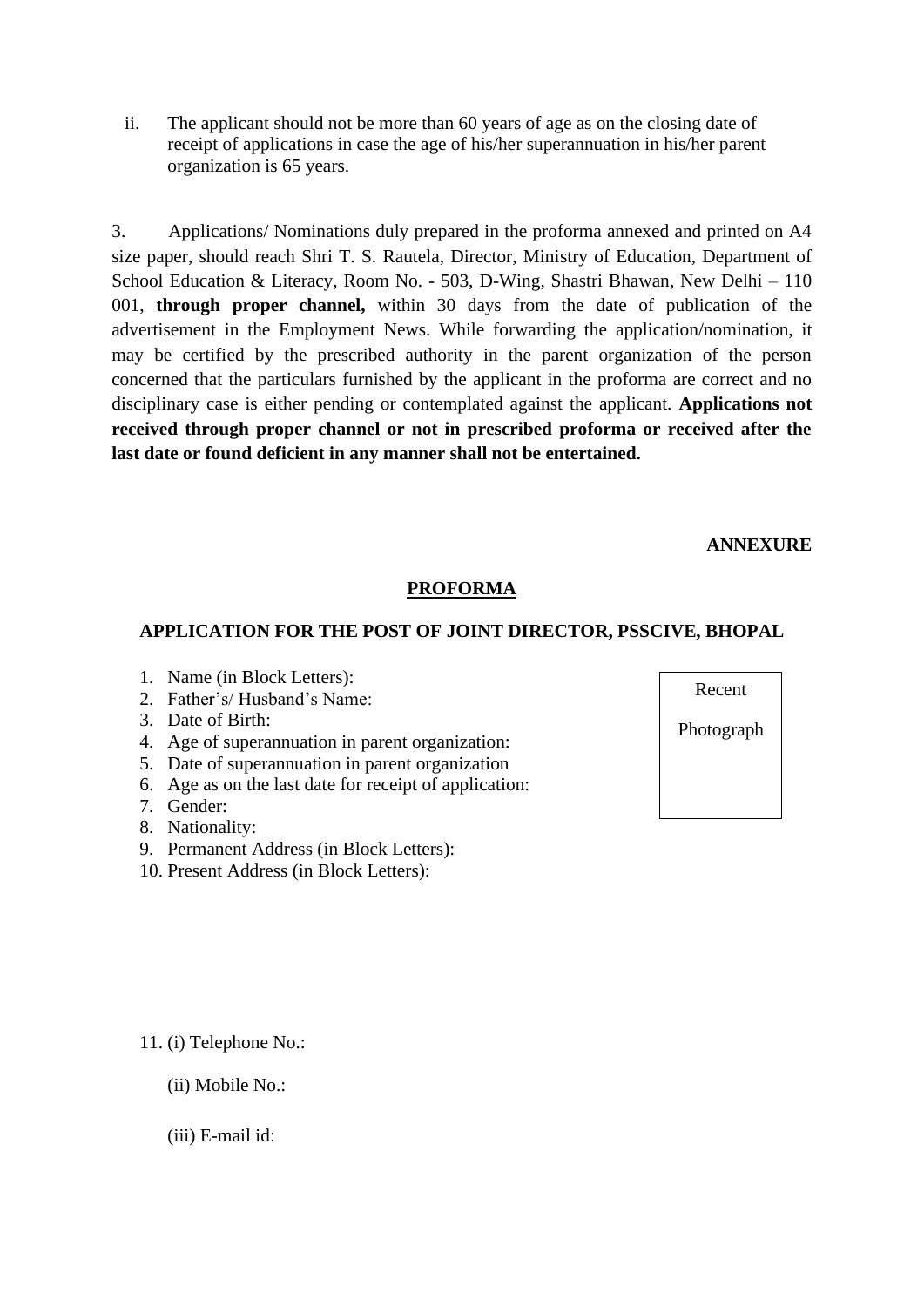12. Present post held (Designation) and address of present office with telephone no. (in Block Letters):

13. Educational Qualifications (Bachelor's Degree onwards):

| Exam Passed | University | Year of Passing | Subject/Area | Percentage of<br>Marks/ Grade |
|-------------|------------|-----------------|--------------|-------------------------------|
|             |            |                 |              |                               |
|             |            |                 |              |                               |
|             |            |                 |              |                               |
|             |            |                 |              |                               |

14. Details of Posts Held (including the present post)

| Name of the Post Held<br>Office/<br>Institution | From | To | Scale<br>Pay/Level ofRegular<br>pay | of Whether<br>Temporary | of<br>Nature<br>or Duties |
|-------------------------------------------------|------|----|-------------------------------------|-------------------------|---------------------------|
|                                                 |      |    |                                     |                         |                           |
|                                                 |      |    |                                     |                         |                           |
|                                                 |      |    |                                     |                         |                           |

15. Details of 05 years experience in professor grade or equivalent: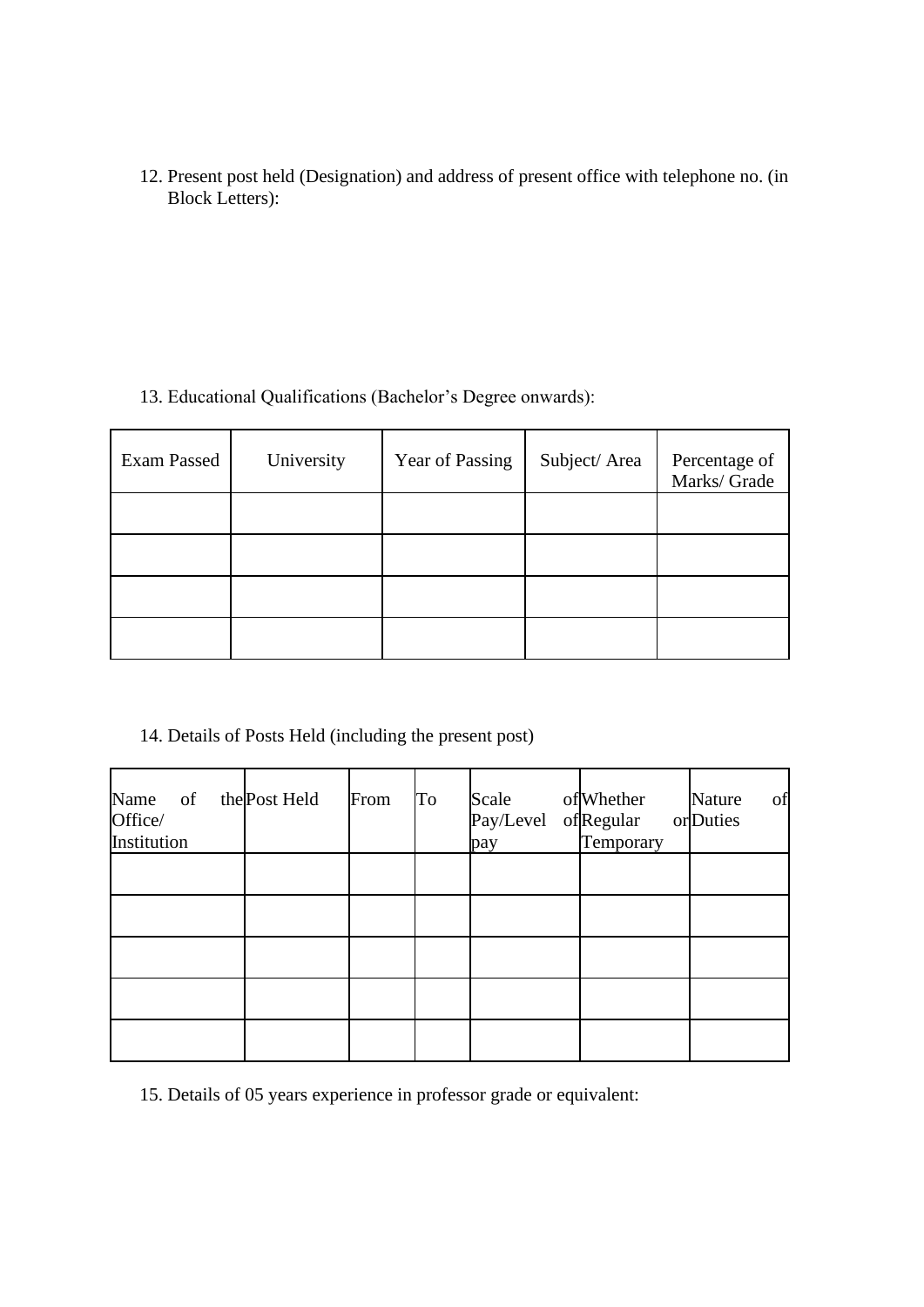16. Details of exposure to professional/ technical/ coordination and supervision work or academic administration:

17. Experience in the field of educational research, training and extension programme and Vocational Education:

18. Details of publications:

19. Any other information not covered above which the candidate desires to provide:

I, hereby, declare that all the statements made in this application are true, complete and correct to the best of my knowledge and belief. I also declare and fully understand that in the event of any information furnished being found false or incorrect at any stage, my application/ candidature is liable to be summarily rejected at any stage and if I am already appointed, my service is liable to be terminated without any notice.

Place:

Date:

(Signature of the Candidate)